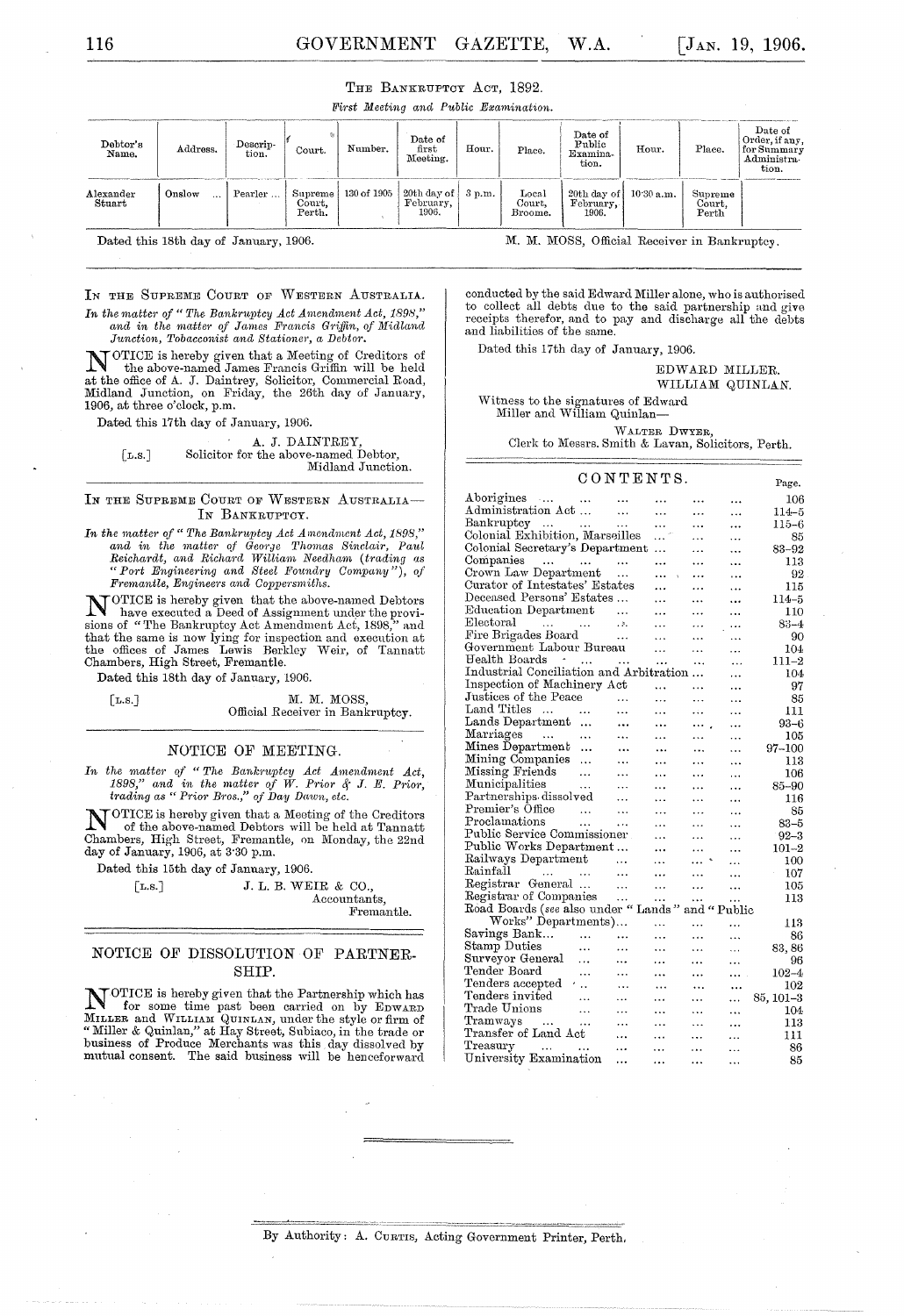

# Government Gazette

## PERTH, FRIDAY, 19 JANUARY 1906 No. 4

© STATE OF WESTERN AUSTRALIA

### **CONTENTS**

Aborigines Administration Act Bankruptcy Colonial Exhibition, Marseilles Colonial Secretary's Department Companies Crown Law Department Curator of Intestate Estates Deceased Persons' Estates Education Department Electoral Fire Brigades Board Government Labour Bureau Health Boards Industrial Conciliation and Arbitration Inspection of Machinery Act Justices of the Peace Land Titles Lands Department Marriages Mines Department Mining Companies Missing Friends Municipalities Partnerships dissolved Premier's Office Proclamations Public Service Commissioner Public Works Department Railways Department Rainfall Registrar General Registrar of Companies Road Boards (see also under ''Lands'' and ''Public Works'' Departments) Savings Bank Stamp Duties Surveyor General Tender Board Tenders accepted Tenders invited Trade Unions